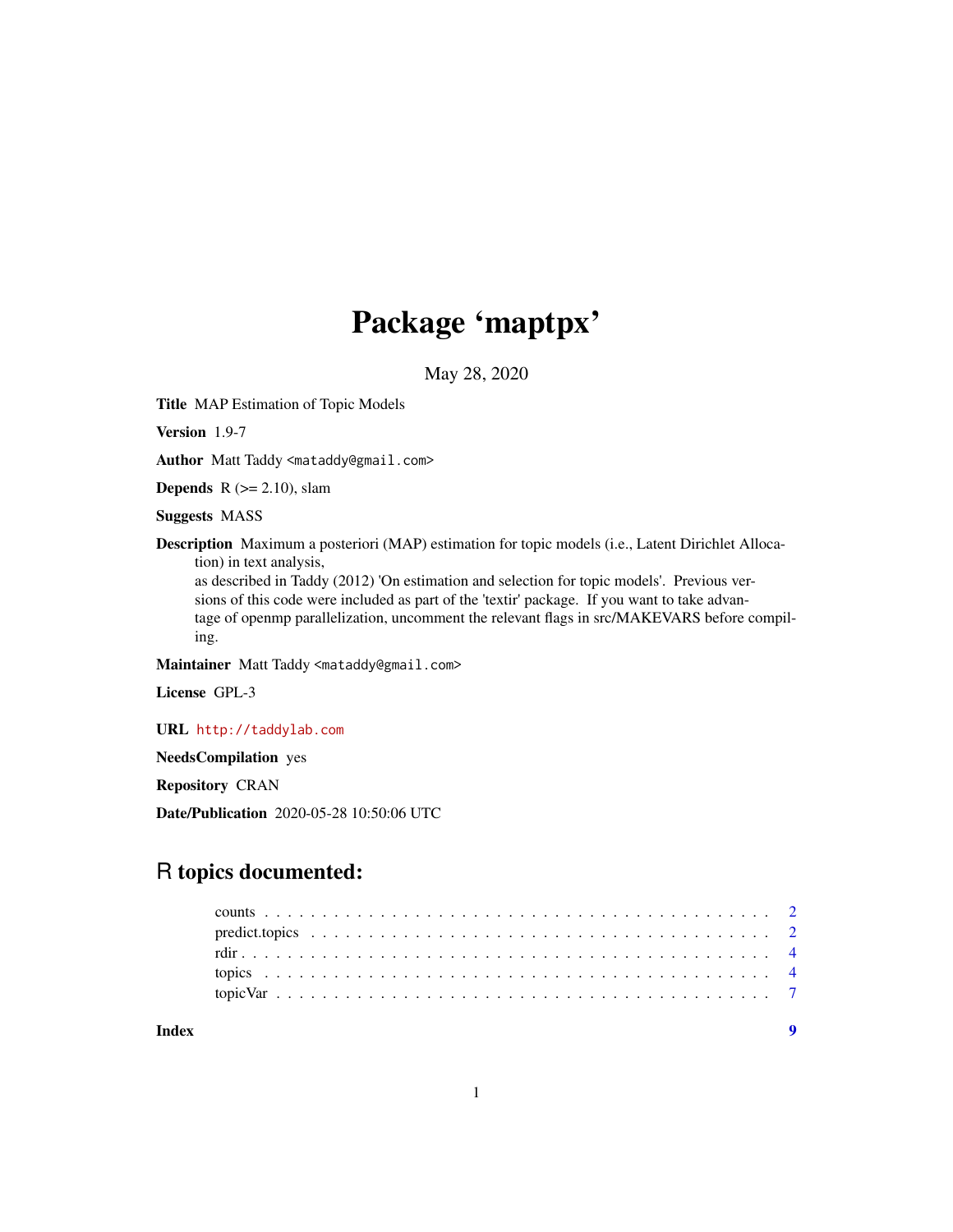<span id="page-1-0"></span>

#### Description

Tools for manipulating (sparse) count matrices.

#### Usage

```
normalize(x,byrow=TRUE)
stm_tfidf(x)
```
#### Arguments

| X     | A simple_triplet_matrix or matrix of counts.  |
|-------|-----------------------------------------------|
| byrow | Whether to normalize by row or column totals. |

#### Value

normalize divides the counts by row or column totals, and stm\_tfidf returns a matrix with entries  $x_{ij}$  log[ $n/(d_j+1)$ ], where  $x_{ij}$  is term-j frequency in document-i, and  $d_j$  is the number of documents containing term-j.

#### Author(s)

Matt Taddy <mataddy@gmail.com>

#### Examples

```
normalize( matrix(1:9, ncol=3) )
normalize( matrix(1:9, ncol=3), byrow=FALSE )
(x \leq -\text{matrix}(\text{rbinom}(15,\text{size=2},\text{prob=}.25),\text{ncol=3}))stm_tfidf(x)
```
predict.topics *topic predict*

#### Description

Predict function for Topic Models

#### Usage

```
## S3 method for class 'topics'
predict( object, newcounts, loglhd=FALSE, ... )
```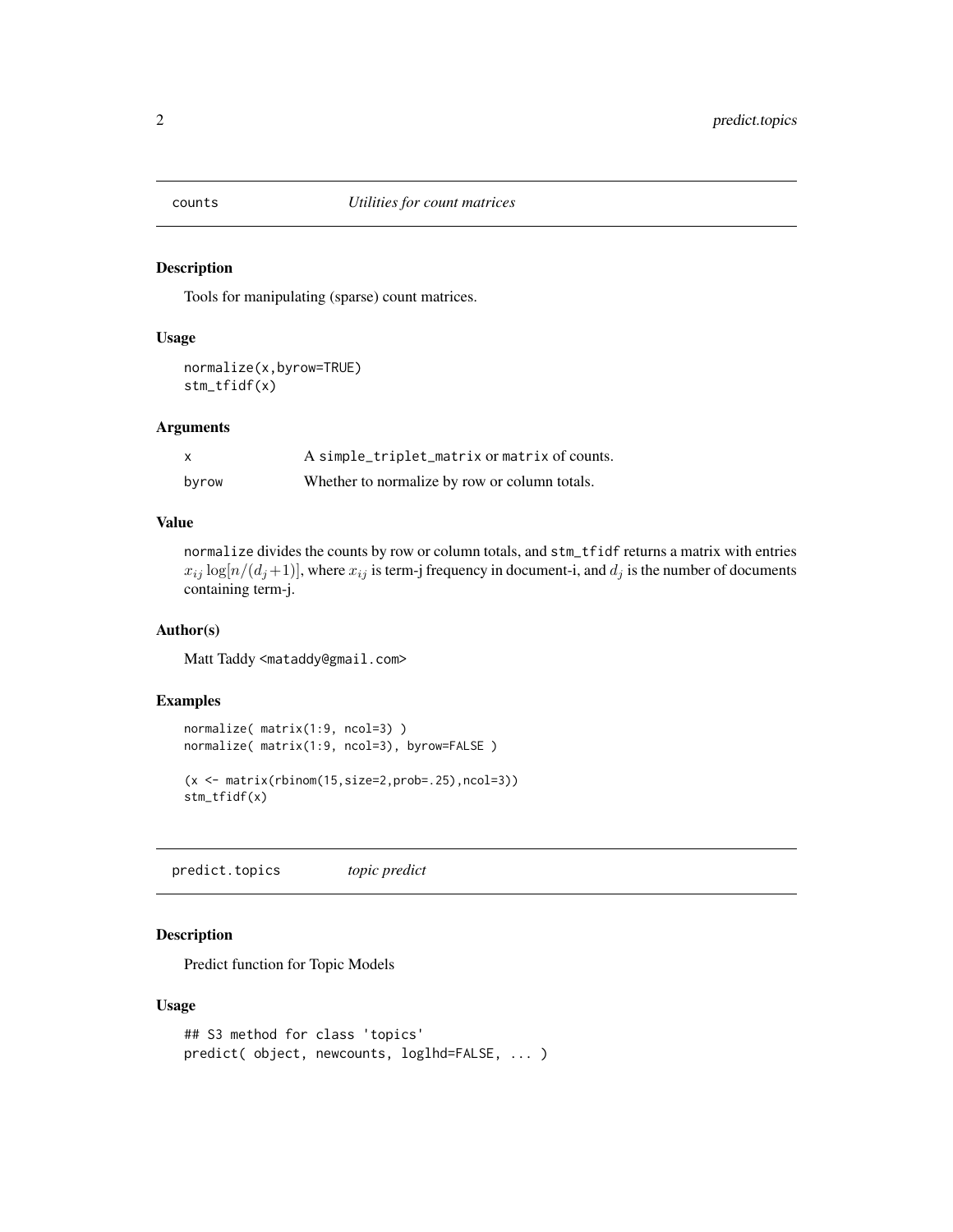#### predict.topics 3

#### Arguments

| object    | An output object from the topics function, or the corresponding matrix of esti-<br>mated topics.                                                                         |
|-----------|--------------------------------------------------------------------------------------------------------------------------------------------------------------------------|
| newcounts | An nrow(object \$theta)-column matrix of multinomial phrase/category counts<br>for new documents/observations. Can be either a simple matrix or a simple_triplet_matrix. |
| loglhd    | Whether or not to calculate and return sum( $x \star log(p)$ ), the un-normalized log<br>likelihood.                                                                     |
| $\ddotsc$ | Additional arguments to the undocumented internal tpx* functions.                                                                                                        |

#### Details

Under the default mixed-membership topic model, this function uses sequential quadratic programming to fit topic weights  $\Omega$  for new documents. Estimates for each new  $\omega_i$  are, conditional on object\$theta, MAP in the (K-1)-dimensional logit transformed parameter space.

#### Value

The output is an nrow(newcounts) by object\$K matrix of document topic weights, or a list with including these weights as W and the log likelihood as L.

#### Author(s)

Matt Taddy <mataddy@gmail.com>

#### References

Taddy (2012), *On Estimation and Selection for Topic Models*. <http://arxiv.org/abs/1109.4518>

#### See Also

topics, plot.topics, summary.topics, congress109

#### Examples

```
## Simulate some data
omega <- t(rdir(500, rep(1/10,10)))
theta <- rdir(10, rep(1/1000,1000))
Q <- omega%*%t(theta)
counts <- matrix(ncol=1000, nrow=500)
totals <- rpois(500, 200)
for(i in 1:500){ counts[i,] <- rmultinom(1, size=totals[i], prob=Q[i,]) }
## predict omega given theta
```

```
W <- predict.topics( theta, counts )
plot(W, omega, pch=21, bg=8)
```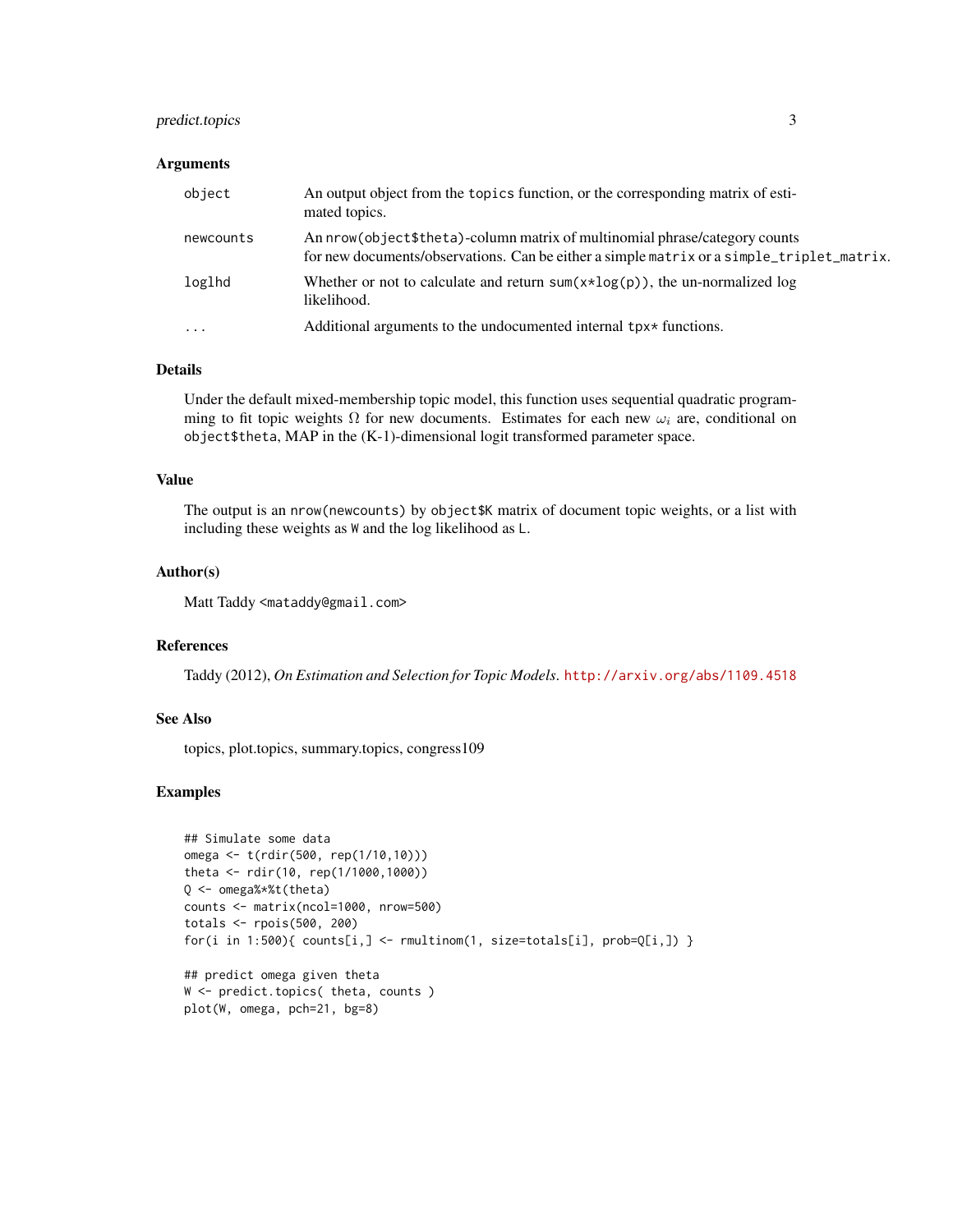.

#### <span id="page-3-0"></span>rdir *Dirichlet RNG*

#### Description

Generate random draws from a Dirichlet distribution

#### Usage

rdir(n, alpha)

#### Arguments

|       | The number of observations.                                                   |
|-------|-------------------------------------------------------------------------------|
| alpha | A vector of scale parameters, such that $E[p_j] = \alpha_j / \sum_i \alpha_i$ |

#### Value

An n column matrix containing the observations.

#### Author(s)

Matt Taddy <mataddy@gmail.com>

#### Examples

rdir(3,rep(1,6))

topics *Estimation for Topic Models*

#### Description

MAP estimation of Topic models

#### Usage

```
topics(counts, K, shape=NULL, initopics=NULL,
  tol=0.1, bf=FALSE, kill=2, ord=TRUE, verb=1, ...)
```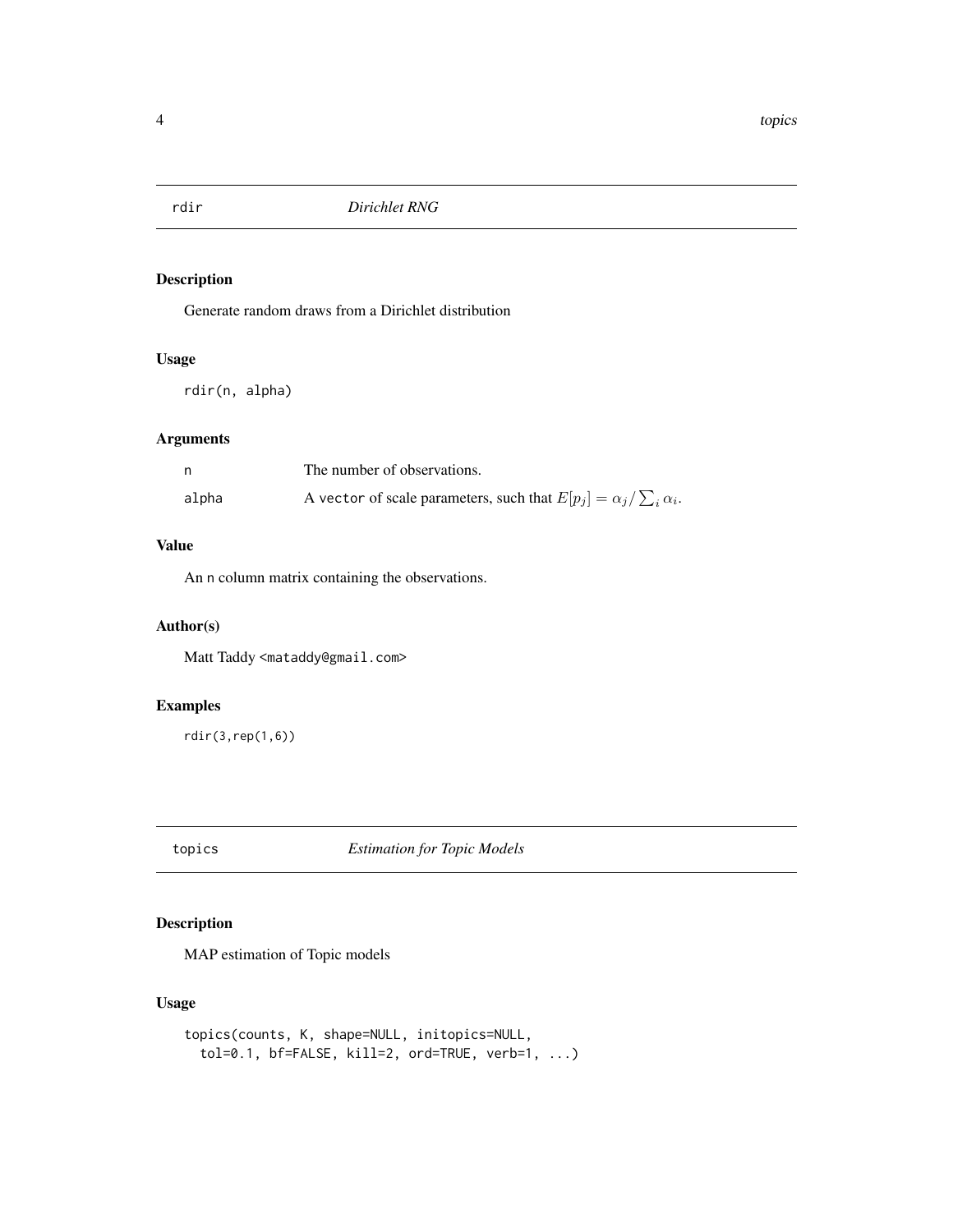#### topics 5

#### Arguments

| counts    | A matrix of multinomial response counts in ncol(counts) phrases/categories<br>for nrow(counts) documents/observations. Can be either a simple matrix or a<br>simple_triplet_matrix.                                                                                  |
|-----------|----------------------------------------------------------------------------------------------------------------------------------------------------------------------------------------------------------------------------------------------------------------------|
| К         | The number of latent topics. If $length(K) > 1$ , topics will find the Bayes factor<br>(vs a null single topic model) for each element and return parameter estimates<br>for the highest probability K.                                                              |
| shape     | Optional argument to specify the Dirichlet prior concentration parameter as<br>shape for topic-phrase probabilities. Defaults to 1/(K*ncol(counts)). For<br>fixed single K, this can also be a ncol (counts) by K matrix of unique shapes for<br>each topic element. |
| initopics | Optional start-location for $[\theta_1\theta_K]$ , the topic-phrase probabilities. Dimensions<br>must accord with the smallest element of K. If NULL, the initial estimates are built<br>by incrementally adding topics.                                             |
| tol       | Convergence tolerance: optimization stops, conditional on some extra checks,<br>when the <i>absolute</i> posterior increase over a full paramater set update is less than<br>tol.                                                                                    |
| bf        | An indicator for whether or not to calculate the Bayes factor for univariate K. If<br>length(K)>1, this is ignored and Bayes factors are always calculated.                                                                                                          |
| kill      | For choosing from multiple K numbers of topics (evaluated in increasing order),<br>the search will stop after kill consecutive drops in the corresponding Bayes<br>factor. Specify kill=0 if you want Bayes factors for all elements of K.                           |
| ord       | If TRUE, the returned topics (columns of theta) will be ordered by decreasing<br>usage (i.e., by decreasing colSums (omega)).                                                                                                                                        |
| verb      | A switch for controlling printed output. $verb > 0 will print something, with the$<br>level of detail increasing with verb.                                                                                                                                          |
| .         | Additional arguments to the undocumented internal tpx* functions.                                                                                                                                                                                                    |

#### Details

A latent topic model represents each i'th document's term-count vector  $X_i$  (with  $\sum_j x_{ij} = m_i$ total phrase count) as having been drawn from a mixture of K multinomials, each parameterized by topic-phrase probabilities  $\theta_i$ , such that

$$
X_i \sim MN(m_i, \omega_1 \theta_1 + \dots + \omega_K \theta_K).
$$

We assign a K-dimensional Dirichlet(1/K) prior to each document's topic weights  $[\omega_{i1}...\omega_{iK}]$ , and the prior on each  $\theta_k$  is Dirichlet with concentration  $\alpha$ . The topics function uses quasi-newton accelerated EM, augmented with sequential quadratic programming for conditional  $\Omega|\Theta$  updates, to obtain MAP estimates for the topic model parameters. We also provide Bayes factor estimation, from marginal likelihood calculations based on a Laplace approximation around the converged MAP parameter estimates. If input length(K)>1, these Bayes factors are used for model selection. Full details are in Taddy (2011).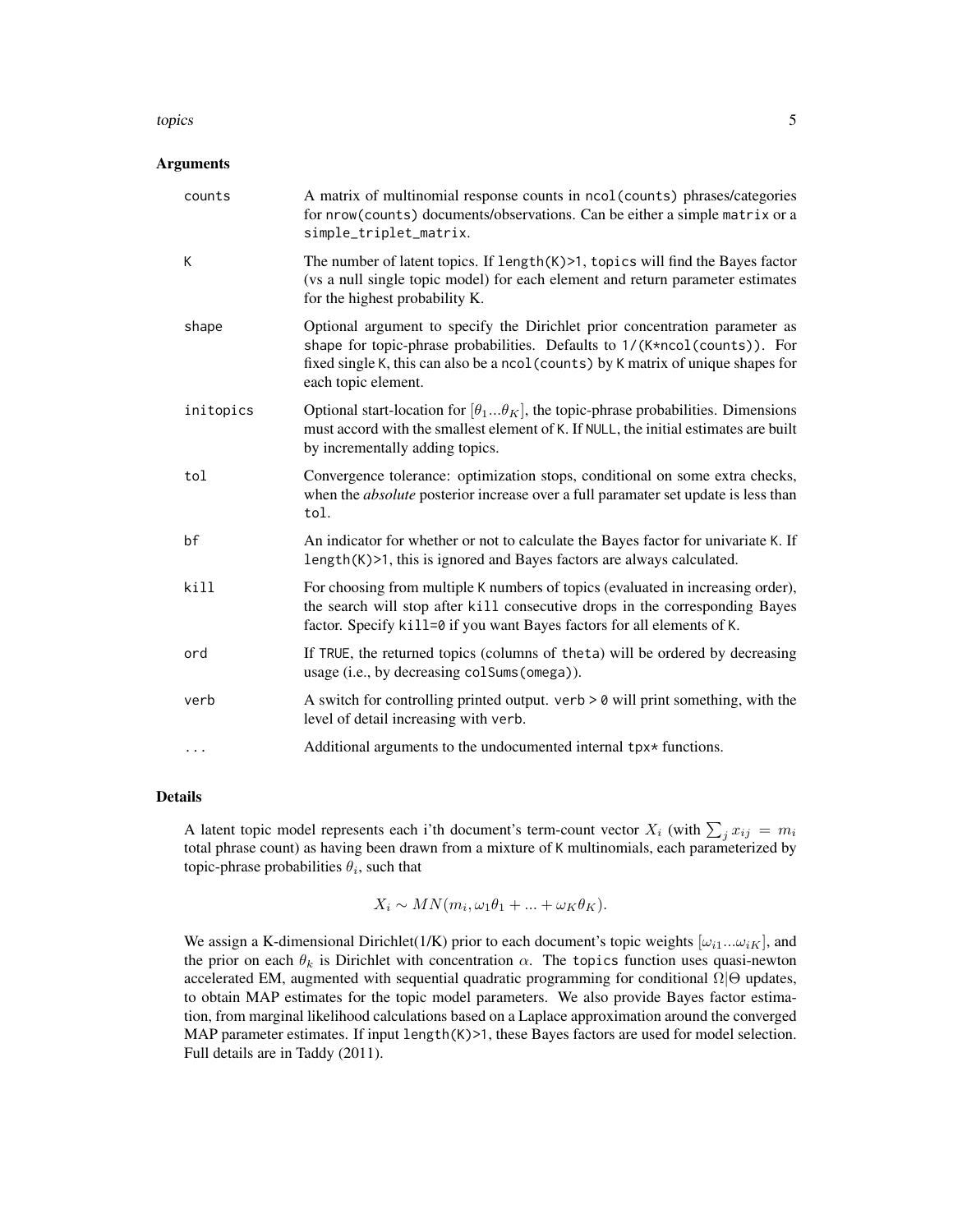#### Value

An topics object list with entries

| К         | The number of latent topics estimated. If input $length(K) > 1$ , on output this is<br>a single value corresponding to the model with the highest Bayes factor.                                                       |
|-----------|-----------------------------------------------------------------------------------------------------------------------------------------------------------------------------------------------------------------------|
| theta     | The ncol{counts} by K matrix of estimated topic-phrase probabilities.                                                                                                                                                 |
| omega     | The nrow{counts} by K matrix of estimated document-topic weights.                                                                                                                                                     |
| <b>BF</b> | The log Bayes factor for each number of topics in the input K, against a null<br>single topic model.                                                                                                                  |
| D         | Residual dispersion: for each element of K, estimated dispersion parameter (which<br>should be near one for the multinomial), degrees of freedom, and p-value for a<br>test of whether the true dispersion is $> 1$ . |
| X         | The input count matrix, in dgTMatrix format.                                                                                                                                                                          |

#### Note

Estimates are actually functions of the MAP (K-1 or p-1)-dimensional logit transformed natural exponential family parameters.

#### Author(s)

Matt Taddy <mataddy@gmail.com>

#### References

Taddy (2012), *On Estimation and Selection for Topic Models*. <http://arxiv.org/abs/1109.4518>

#### See Also

plot.topics, summary.topics, predict.topics, wsjibm, congress109, we8there

#### Examples

```
## Simulation Parameters
K < -10n < -100p <- 100
omega <- t(rdir(n, rep(1/K,K)))
theta \leftarrow rdir(K, rep(1/p,p))
## Simulated counts
Q <- omega%*%t(theta)
counts <- matrix(ncol=p, nrow=n)
totals \leq rpois(n, 100)
for(i in 1:n){ counts[i,] <- rmultinom(1, size=totals[i], prob=Q[i,]) }
## Bayes Factor model selection (should choose K or nearby)
summary(simselect <- topics(counts, K=K+c(-5:5)), nwrd=0)
```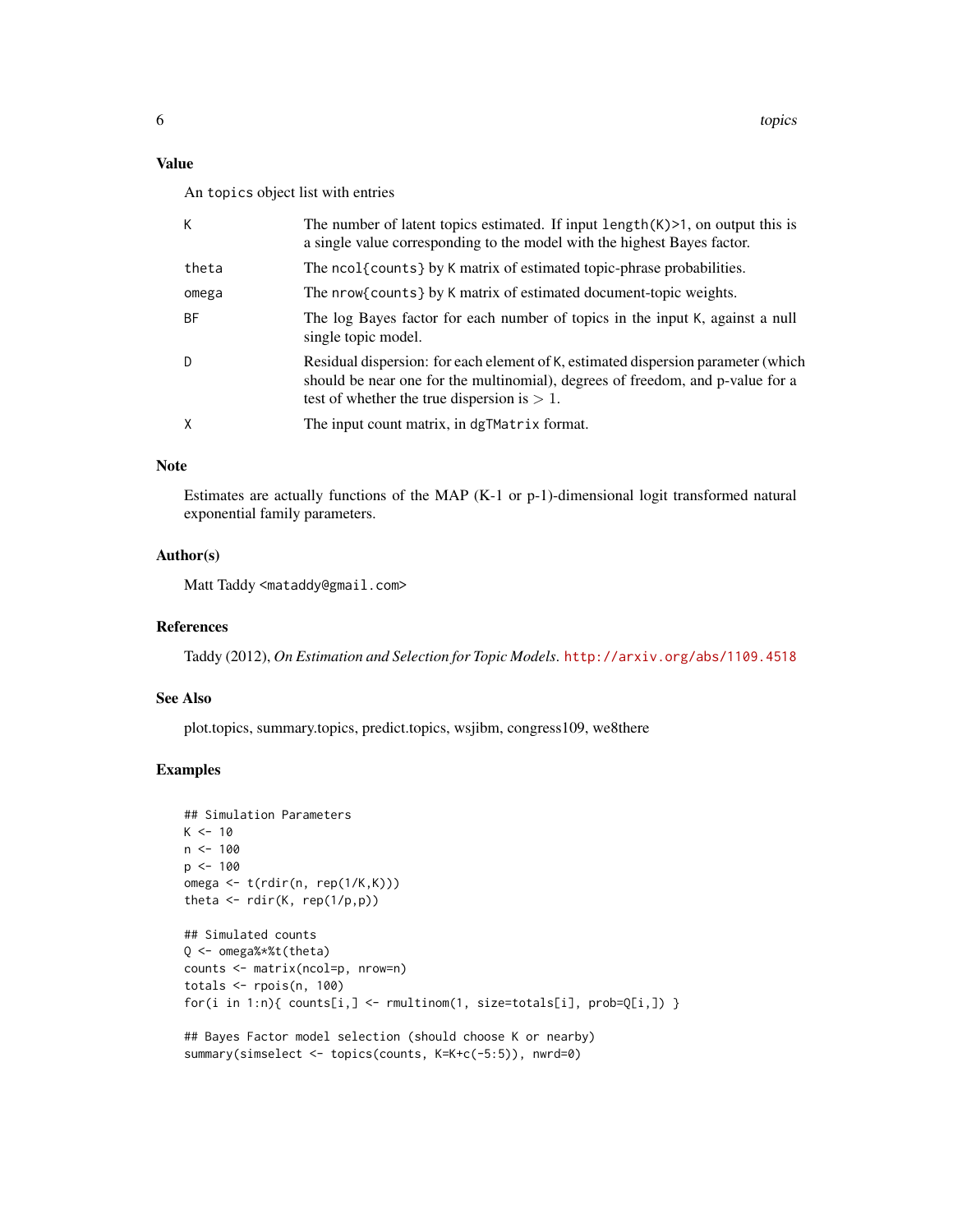<span id="page-6-0"></span>topic Var 700 - 100 km i 100 km i 100 km i 100 km i 100 km i 100 km i 100 km i 100 km i 100 km i 100 km i 100

```
## MAP fit for given K
summary( simfit <- topics(counts, K=K, verb=2), n=0 )
## Adjust for label switching and plot the fit (color by topic)
toplab \leftarrow rep(0,K)for(k in 1:K){ toplab[k] <- which.min(colSums(abs(simfit$theta-theta[,k]))) }
par(mfrow=c(1,2))
tpxcols <- matrix(rainbow(K), ncol=ncol(theta), byrow=TRUE)
plot(theta,simfit$theta[,toplab], ylab="fitted values", pch=21, bg=tpxcols)
plot(omega,simfit$omega[,toplab], ylab="fitted values", pch=21, bg=tpxcols)
title("True vs Fitted Values (color by topic)", outer=TRUE, line=-2)
## The S3 method plot functions
par(mfrow=c(1,2))
plot(simfit, lgd.K=2)
```
topicVar *topic variance*

#### Description

Tools for looking at the variance of document-topic weights.

#### Usage

```
topicVar(counts, theta, omega)
logit(prob)
expit(eta)
```
plot(simfit, type="resid")

#### Arguments

| counts | A matrix of multinomial response counts, as inputed to the topics or predict. topics<br>functions.                                                                                                    |
|--------|-------------------------------------------------------------------------------------------------------------------------------------------------------------------------------------------------------|
| theta  | A fitted topic matrix, as ouput from the topics or predict. topics functions.                                                                                                                         |
| omega  | A fitted document topic-weight matrix, as ouput from the topics or predict. topics<br>functions.                                                                                                      |
| prob   | A probability vector (positive and sums to one) or a matrix with probability<br>vector rows.                                                                                                          |
| eta    | A vector of the natural exponential family parameterization for a probability<br>vector (with first category taken as null) or a matrix with each row the NEF<br>parameters for a single observation. |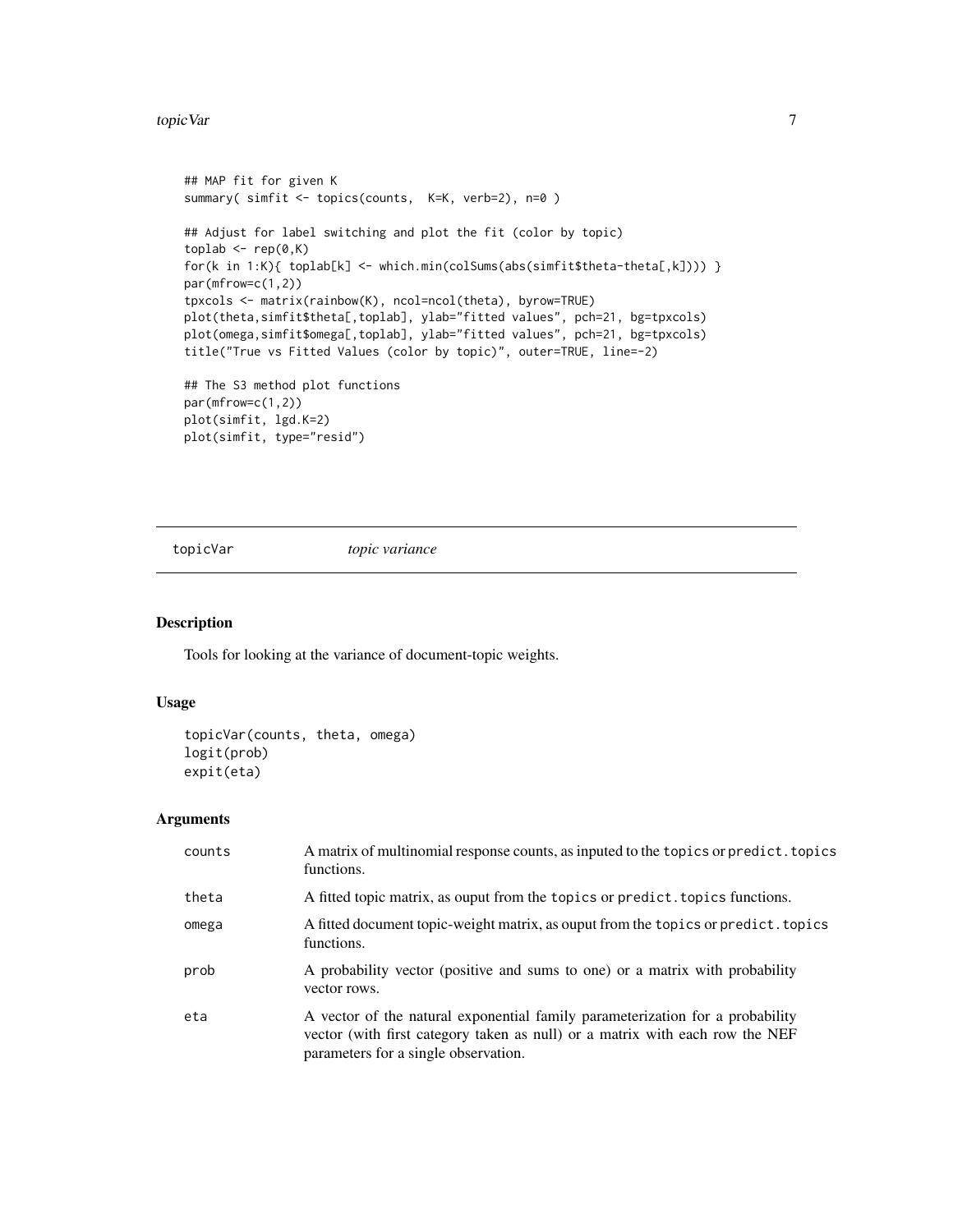#### Details

These function use the natural exponential family (NEF) parametrization of a probability vector  $q_0...q_{K-1}$  with the first element corresponding to a 'null' category; that is, with  $NEF(q)$  =  $e_1...e_{K-1}$  and setting  $e_0 = 0$ , the probabilities are

$$
q_k = \frac{exp[e_k]}{1 + \sum exp[e_j]}.
$$

Refer to Taddy (2012) for details.

#### Value

topicVar returns an array with dimensions  $(K-1, K-1, n)$ , where K=ncol(omega)=ncol(theta) and  $n = nrow(counts) = nrow(omega, film)$ , filled with the posterior covariance matrix for the NEF parametrization of each row of omega. Utility logit performs the NEF transformation and expit reverses it.

#### Author(s)

Matt Taddy <mataddy@gmail.com>

#### References

Taddy (2012), *On Estimation and Selection for Topic Models*. <http://arxiv.org/abs/1109.4518>

#### See Also

topics, predict.topics